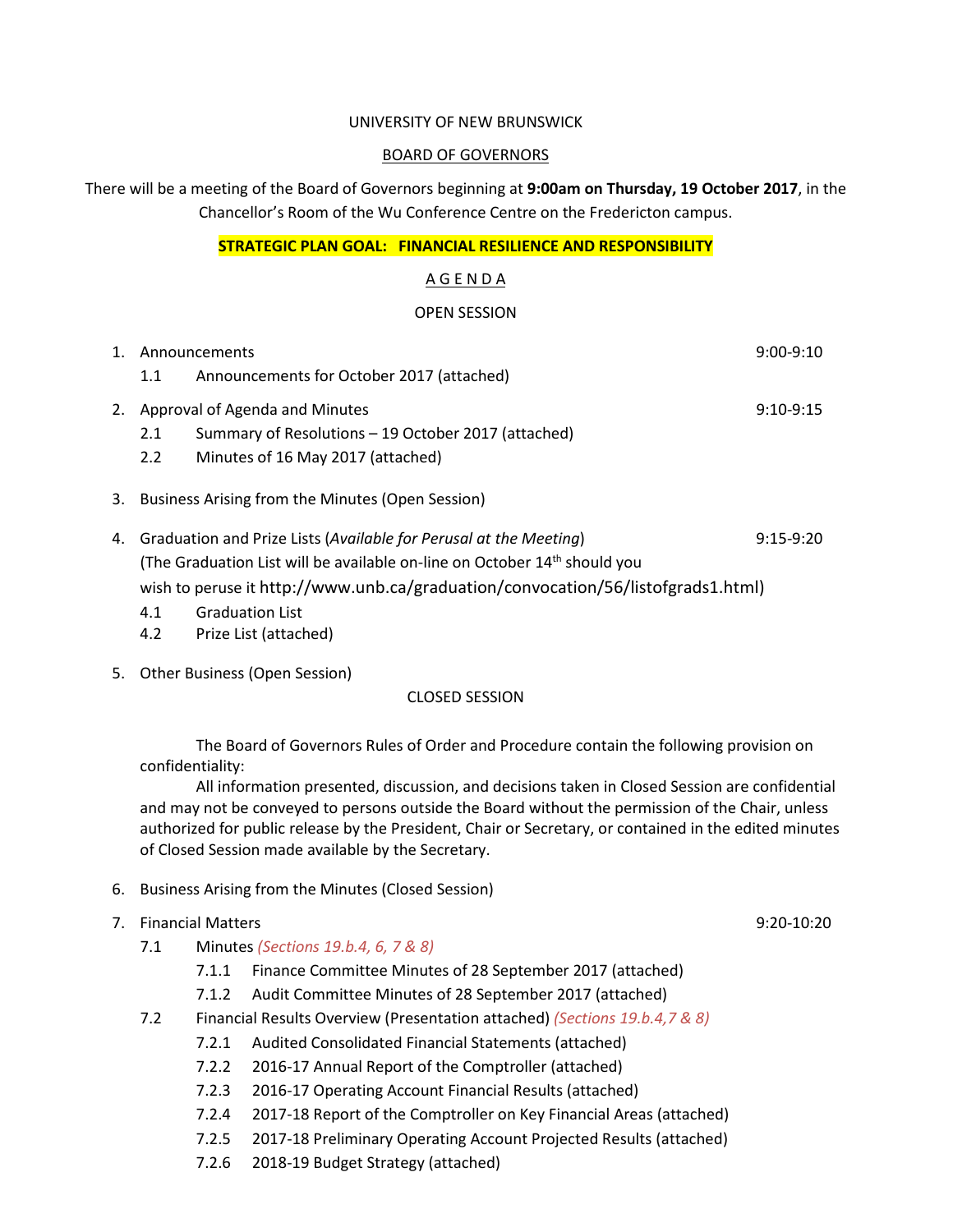|                                         | 8. Consent Agenda Matters (Closed Session)<br>10:20-10:30                          |                                                                |                                                                                |             |  |  |  |  |
|-----------------------------------------|------------------------------------------------------------------------------------|----------------------------------------------------------------|--------------------------------------------------------------------------------|-------------|--|--|--|--|
|                                         | Consent Agenda Summary (attached)<br>8.1                                           |                                                                |                                                                                |             |  |  |  |  |
|                                         | 8.2                                                                                | Board Executive Committee (Sections 19.b.1, 2, 4, 6, 7, 8 & 9) |                                                                                |             |  |  |  |  |
|                                         |                                                                                    | 8.2.1                                                          | Minutes of 29 June 2017 - closed items (attached)                              |             |  |  |  |  |
|                                         |                                                                                    | 8.2.2                                                          | Minutes of 30 August 2017 (attached)                                           |             |  |  |  |  |
|                                         |                                                                                    | 8.2.3                                                          | Minutes of 6 September 2017 – closed items (attached)                          |             |  |  |  |  |
|                                         |                                                                                    | 8.2.4                                                          | Minutes of 13 September 2017 – closed items (attached)                         |             |  |  |  |  |
|                                         |                                                                                    | 8.2.5                                                          | Minutes of 28 September 2017 - closed items (attached)                         |             |  |  |  |  |
|                                         | 8.3                                                                                |                                                                | Board Human Resources Committee (Section 19.b.9)                               |             |  |  |  |  |
|                                         |                                                                                    | 8.3.1                                                          | Minutes of 13 September 2017 (attached)                                        |             |  |  |  |  |
|                                         | 8.4                                                                                |                                                                | Board Investments Committee (Section 19.b.4)                                   |             |  |  |  |  |
|                                         |                                                                                    | 8.4.1                                                          | Minutes of 2 June 2017 (attached)                                              |             |  |  |  |  |
|                                         | 8.5                                                                                |                                                                | Board Nominating & Review Committee (Section 19.b.2, 4 & 6)                    |             |  |  |  |  |
|                                         |                                                                                    | 8.5.1                                                          | Minutes of 6 September 2017 - closed items (attached)                          |             |  |  |  |  |
|                                         | 8.6                                                                                |                                                                | Board Properties Committee (Sections 19.b.4)                                   |             |  |  |  |  |
|                                         |                                                                                    | 8.6.1                                                          | Minutes of 15 August 2017 Special Meeting (attached)                           |             |  |  |  |  |
|                                         | 8.7                                                                                |                                                                | Faculty and Staff Lists (Section 19.b.2)                                       |             |  |  |  |  |
|                                         |                                                                                    | 8.7.1                                                          | <b>UNB Fredericton (attached)</b>                                              |             |  |  |  |  |
|                                         |                                                                                    | 8.7.2                                                          | UNB Saint John (attached)                                                      |             |  |  |  |  |
|                                         | 8.8                                                                                |                                                                | Board Advancement Committee (Sections 19.b.4 & 5)                              |             |  |  |  |  |
|                                         |                                                                                    | 8.8.1                                                          | Minutes of 10 October 2017 - closed items (attached)                           |             |  |  |  |  |
|                                         |                                                                                    | 8.8.2                                                          | Memo to BOG on 2017 Enrolment-Recruitment (attached)                           |             |  |  |  |  |
| 9.                                      | Report of the Board Nominating & Review Committee (see item #8.5.1)<br>10:30-10:45 |                                                                |                                                                                |             |  |  |  |  |
|                                         |                                                                                    | 9.1                                                            | Recommendation of Re-appointment of the Chancellor                             |             |  |  |  |  |
|                                         |                                                                                    | 9.2                                                            | Recommendation of Appointment to the Joint Nominating Committee for the Office |             |  |  |  |  |
|                                         |                                                                                    |                                                                | of President                                                                   |             |  |  |  |  |
|                                         |                                                                                    | 10. Other Business                                             |                                                                                |             |  |  |  |  |
|                                         |                                                                                    |                                                                |                                                                                |             |  |  |  |  |
|                                         |                                                                                    |                                                                | <b>OPEN SESSION</b>                                                            |             |  |  |  |  |
|                                         |                                                                                    | 11. President's Report                                         |                                                                                | 10:45-11:15 |  |  |  |  |
|                                         | 11.1                                                                               |                                                                | President's Report (attached)                                                  |             |  |  |  |  |
|                                         | 11.2                                                                               |                                                                | Outlook and Priorities for the 2017-18 Year and Beyond (verbal)                |             |  |  |  |  |
|                                         | 11.3                                                                               |                                                                | Projects Update (verbal)                                                       |             |  |  |  |  |
|                                         | 11.4                                                                               |                                                                | Preliminary Enrolment Figures (attached)                                       |             |  |  |  |  |
|                                         | 11.5                                                                               | Other                                                          |                                                                                |             |  |  |  |  |
| 12. Board Chair's Report<br>11:15-11:25 |                                                                                    |                                                                |                                                                                |             |  |  |  |  |
|                                         | 12.1                                                                               |                                                                | Report on August Retreat (attached)                                            |             |  |  |  |  |
|                                         |                                                                                    |                                                                |                                                                                |             |  |  |  |  |
|                                         | 13. Consent Agenda Matters (Open Session)                                          |                                                                |                                                                                | 11:25-11:35 |  |  |  |  |
|                                         | 13.1                                                                               |                                                                | Consent Agenda Summary (attached)                                              |             |  |  |  |  |
|                                         | 13.2                                                                               |                                                                | <b>Board Advancement Committee</b>                                             |             |  |  |  |  |
|                                         |                                                                                    |                                                                | 13.2.1 Minutes of 10 October 2017 – open items (attached)                      |             |  |  |  |  |
|                                         | 13.3                                                                               |                                                                | <b>Board Executive Committee</b>                                               |             |  |  |  |  |
|                                         |                                                                                    |                                                                | 13.3.1 Minutes of 29 June 2017 - open items (attached)                         |             |  |  |  |  |

13.3.2 Minutes of 6 September 2017 – open items (attached)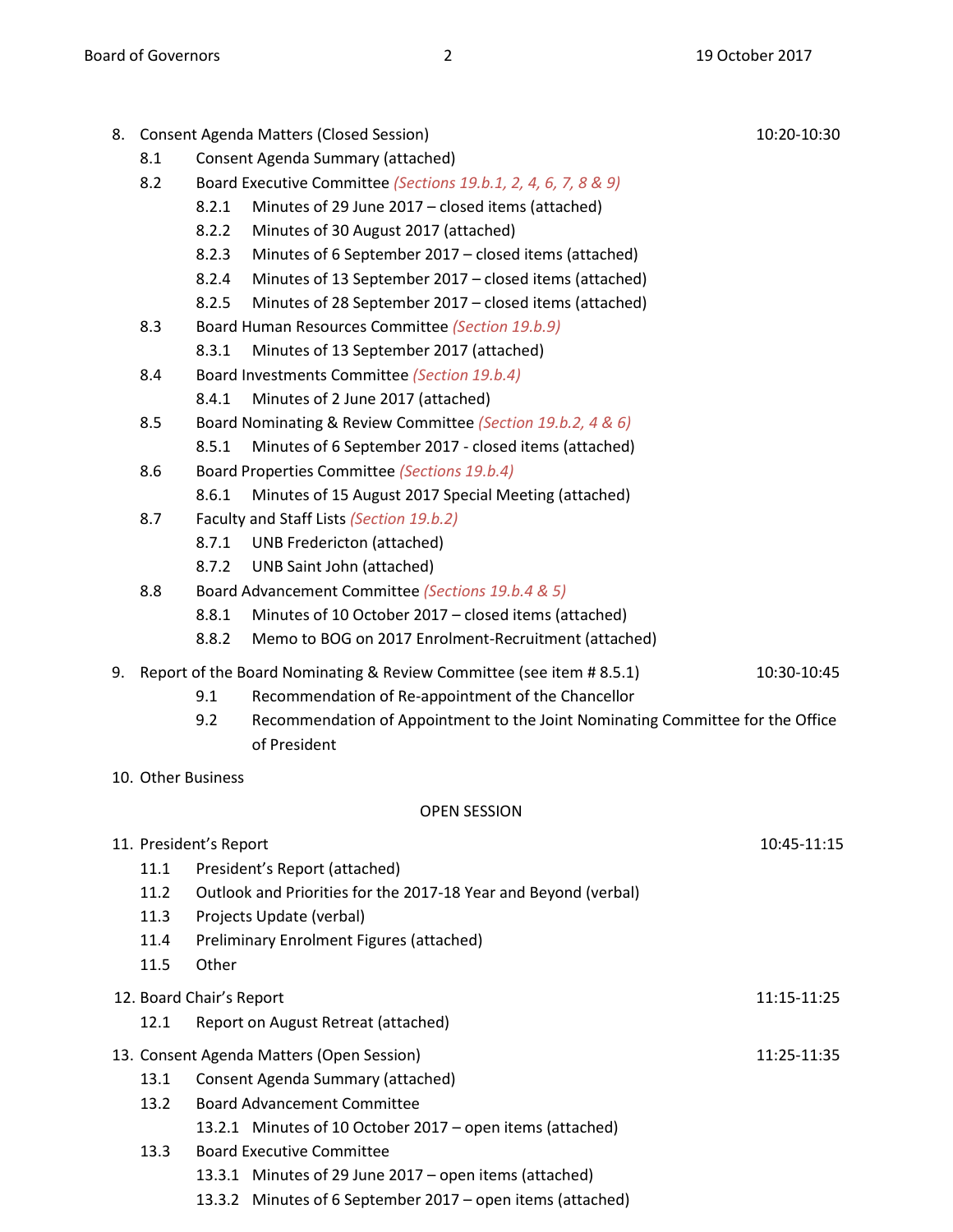- 13.3.3 Minutes of 13 September 2017 open items (attached) 13.3.4 Minutes of 28 September 2017 – open items (attached) 13.4 Board Nominating & Review Committee 13.4.1 Minutes of 29 June 2017 (attached) 13.4.2 Minutes of 6 September 2017 – open items (attached) 13.5 Appointments to the Student Disciplinary Committee for 2017-18 (attached) 13.6 Report of Board of Trustees Shared Risk Plan for Academic Employees (attached) 13.7 Properties Committee: Report on Land Endowment (attached for information) 14. Report of the Board Properties Committee 11:35-11:45 14.1 Update from 18 October 2017 Meeting (verbal) 15. Academic Planning 11:45-12:00 15.1 Draft UNB Academic Plan 2017 (attached) LUNCH 12:00-1:30 Luncheon Presentation: Dr. Ruth Shaw, Health Research & Programming Initiatives at Tucker Park 1:00-1:30
	- 16. Senates' Business (Please note summary reports of Senates' Business for the 1:45-2:00 September Senate meetings are provided as part of the attachments to the agenda. A summary report of Senates' Business for the October Senate meetings will be available as a handout at the meeting. In addition, the reports relating to items of Senates' Business are available to Board members on CivicWeb. This is an extensive package.)
		- 16.1 20 and 26 September 2017 (attached)

# **JOINT SENATES' ITEMS FOR INFORMATION**

## 16.1.1 President's Report to the Senates

- 16.1.2 Report of the Vice-President (Research)
- 16.1.3 Strategic Discussion: Administrative Review

## **FREDERICTON SENATE ITMS FOR INFORMATION**

- 16.1.4 Report of the Academic Planning Committee
- 16.1.5 Student Standings and Promotions Committee
- 16.1.6 Motion from the Faculty of Arts

## **SAINT JOHN SENATE ITEM FOR INFORMATION**

16.1.7 Report of the Academic Planning & Resources Committee

## **JOINT SENATES' ITEMS FOR APPROVAL**

- 16.1.8 Certificate and Diploma Candidates
- 16.1.9 Report of the Undergraduate Scholarships Committee
- 16.1.10 Graduate Matters

## **FREDERICTON SENATE ITEM FOR APPROVAL**

16.1.11 Research Ethics Board

- 16.2 17 and 18 October 2017 (handout) **JOINT SENATES' ITEMS FOR INFORMATION**
	- 16.2.1 President's Report
	- 16.2.2 Preliminary Enrolment Reports

## **FREDERICTON SENATE ITEMS FOR INFORMATION**

- 16.2.3 Report of the Academic Planning Committee
- 16.2.4 Report of the Senate Nominating Committee
- 16.2.5 Motions from the Faculty of Science

# **SAINT JOHN ITEM FOR INFORMATION**

16.2.6 Report of the Academic Planning and Resources Committee